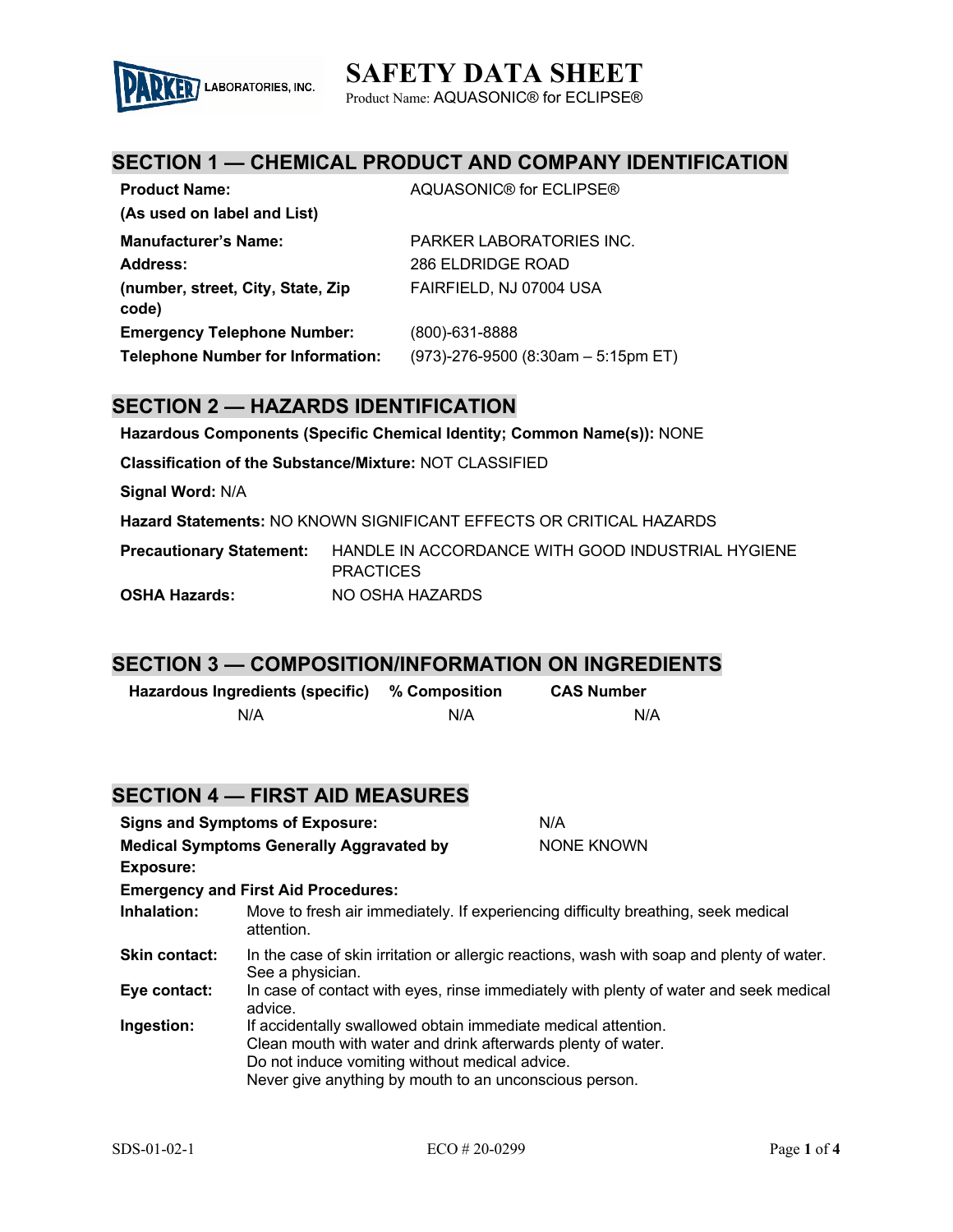

**SAFETY DATA SHEET** Product Name: AQUASONIC® for ECLIPSE®

### **SECTION 5 — FIRE FIGHTING MEASURES**

**Flash Point(Method Used):** NON-FLAMMABLE **Flammable Limits**: N/A **LEL**: N/A **UEL**: N/A

**Extinguishing Media:** USE EXTINGUISHING MEDIA APPROPRIATE FOR SURROUNDING FIRE

**Special Fire Fighting Procedures:** NONE

**Unusual Fire and Explosion Hazards:** NONE

**Protective Equipment and Precautions for Firefighters:** WEAR A SELF-CONTAINED BREATHING APPARATUS AND FULL PROTECTIVE GEAR.

#### **SECTION 6— ACCIDENTAL RELEASE MEASURES**

|                              | Leak and Spill Procedures: SLIPPERY IF SPILLED ON FLOOR. MIX WITH SWEEPING |
|------------------------------|----------------------------------------------------------------------------|
|                              | COMPOUND. MOP AREA WITH WATER.                                             |
| <b>Personal Precautions:</b> | N/A                                                                        |
| Environmental                | N/A                                                                        |
| <b>Precautions:</b>          |                                                                            |

### **SECTION 7— HANDLING AND STORAGE**

| Handling procedures and | N/A                              |
|-------------------------|----------------------------------|
| Equipment:              |                                  |
| Storage requirements:   | NO SPECIAL PRECAUTIONS REQUIRED. |

#### **SECTION 8— EXPOSURE CONTROL/PERSONAL PROTECTION**

| <b>Exposure Limits:</b>                                                         | $\Box$ ACGIH TLV | $\Box$ OSHA PEL | $\Box$ Other(Specify)                                                    |
|---------------------------------------------------------------------------------|------------------|-----------------|--------------------------------------------------------------------------|
| <b>Specific Engineering Controls (such as</b><br>ventilation, enclosed process) |                  |                 | <b>ENSURE ADEQUATE VENTILATION</b>                                       |
| <b>Personal Protective Equipment:</b>                                           |                  |                 |                                                                          |
| $\Box$ Gloves $\Box$ Eye                                                        |                  |                 | $\Box$ Clothing $\Box$ Footwear $\Box$ Respirator $\Box$ Other (specify) |
|                                                                                 |                  |                 |                                                                          |

**If checked, please specify type:**

### **SECTION 9— PHYSICAL AND CHEMICAL PROPERTIES**

| <b>Physical State(Appearance):</b>    | Viscous, Aqueous Gel    |
|---------------------------------------|-------------------------|
| Color:                                | Clear Blue              |
| Odor:                                 | <b>Slight Fragrance</b> |
| Specific Gravity(H <sub>2</sub> O=1): | N/D                     |
| pH:                                   | $6.50 - 6.95$           |
| <b>Solubility in Water:</b>           | Soluble in water        |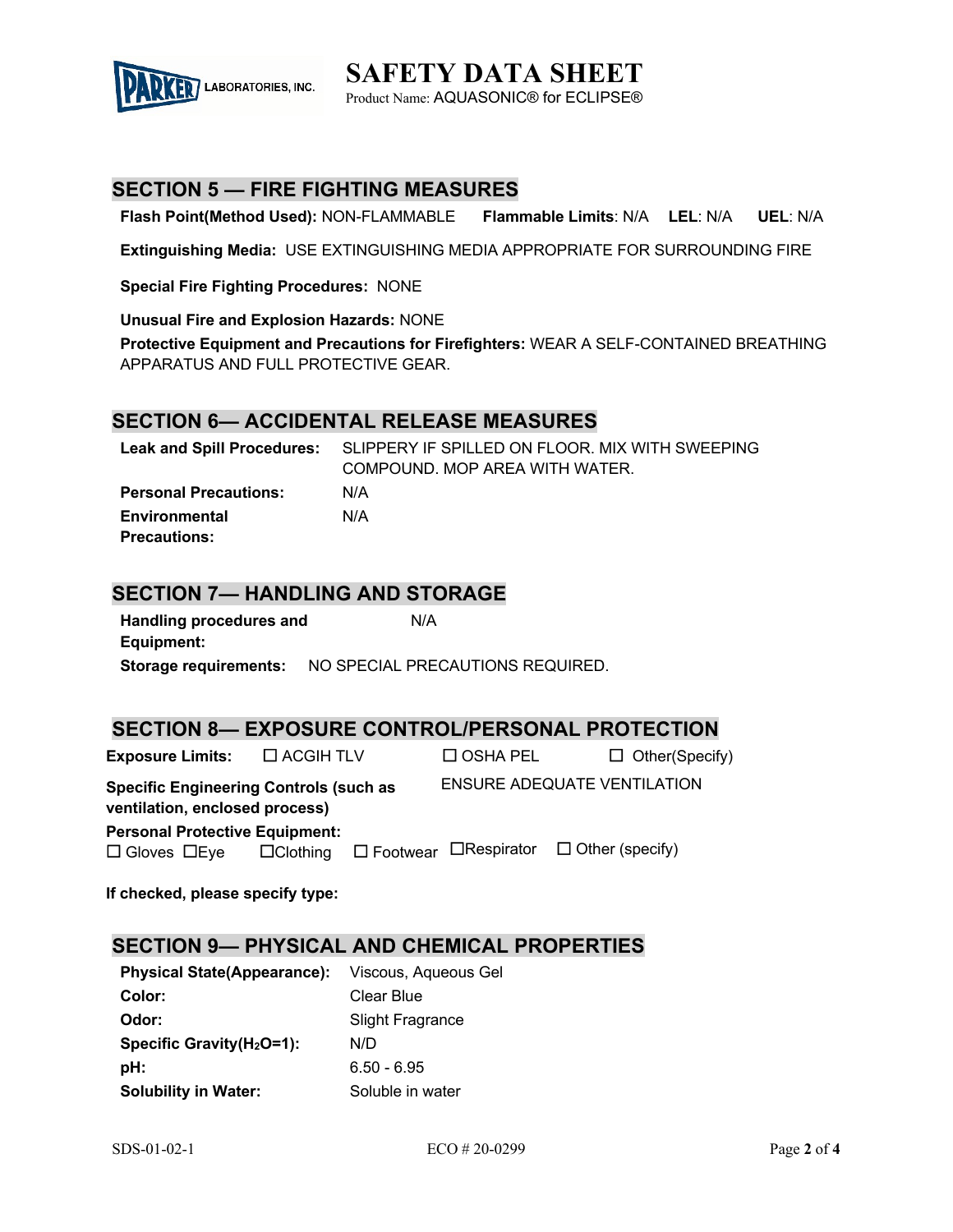# **SAFETY DATA SHEET**



Product Name: AQUASONIC® for ECLIPSE®

| <b>Boiling point:</b>         | N/D                  |
|-------------------------------|----------------------|
| <b>Melting Point:</b>         | N/D                  |
| Flammability(solid, gas):     | N/D                  |
| Vapor Pressure(mm Hg):        | N/D                  |
| <b>Vapor Density(AIR=1):</b>  | N/D                  |
| <b>Viscosity:</b>             | 130,000 - 195,000cps |
| Density:                      | $1.02$ (g/cc)        |
| <b>Evaporation Rate(Butyl</b> | N/D                  |
| Acetate= 1):                  |                      |

## **SECTION 10 — STABILITY AND REACTIVITY**

| Stability: Unstable $\square$                                                       | <b>Conditions to Avoid: NONE</b>              |  |  |
|-------------------------------------------------------------------------------------|-----------------------------------------------|--|--|
| Stable $\boxtimes$                                                                  |                                               |  |  |
| <b>Hazardous Decomposition or Byproducts:</b>                                       | <b>NONE</b>                                   |  |  |
| <b>Incompatibility (Materials to Avoid): NONE</b>                                   |                                               |  |  |
| <b>Hazardous Polymerization:</b>                                                    | May Occur? $\Box$ Will Not Occur? $\boxtimes$ |  |  |
| <b>Conditions to Avoid: NONE</b>                                                    |                                               |  |  |
| Reactivity: NO SPECIFIC TEST DATA RELATED TO REACTIVITY AVAILABLE FOR THIS PRODUCT. |                                               |  |  |

### **SECTION 11 — TOXICOLOGICAL INFORMATION**

**Health Hazards (Acute and Chronic):** NONE KNOWN

| Route(s) of<br>Entry: | □Skin Contact | $\square$ Eye Contact      | $\Box$ Inhalation | <b>⊠</b> Ingestion        |
|-----------------------|---------------|----------------------------|-------------------|---------------------------|
| Carcinogenicity:      | NTP? NO       | <b>IARC Monographs? NO</b> |                   | <b>OSHA Regulated: NO</b> |

**Signs and Symptoms of Exposure:** N/A

**Medical Conditions Generally Aggravated by Exposure**: NONE KNOWN

## **SECTION 12 — ECOLOGICAL INFORMATION**

**Ecotoxicity:** N/A **Persistence and Degradability** THERE IS NO DATA AVAILABLE FOR THIS PRODUCT **Bioaccumulative Potential** THERE IS NO DATA AVAILABLE FOR THIS PRODUCT **Mobility in the Soil:** THERE IS NO DATA AVAILABLE FOR THIS PRODUCT **Additional Ecological Information:** THERE IS NO DATA AVAILABLE FOR THIS PRODUCT

## **SECTION 13 — DISPOSAL CONSIDERATIONS**

**Waste Disposal:**